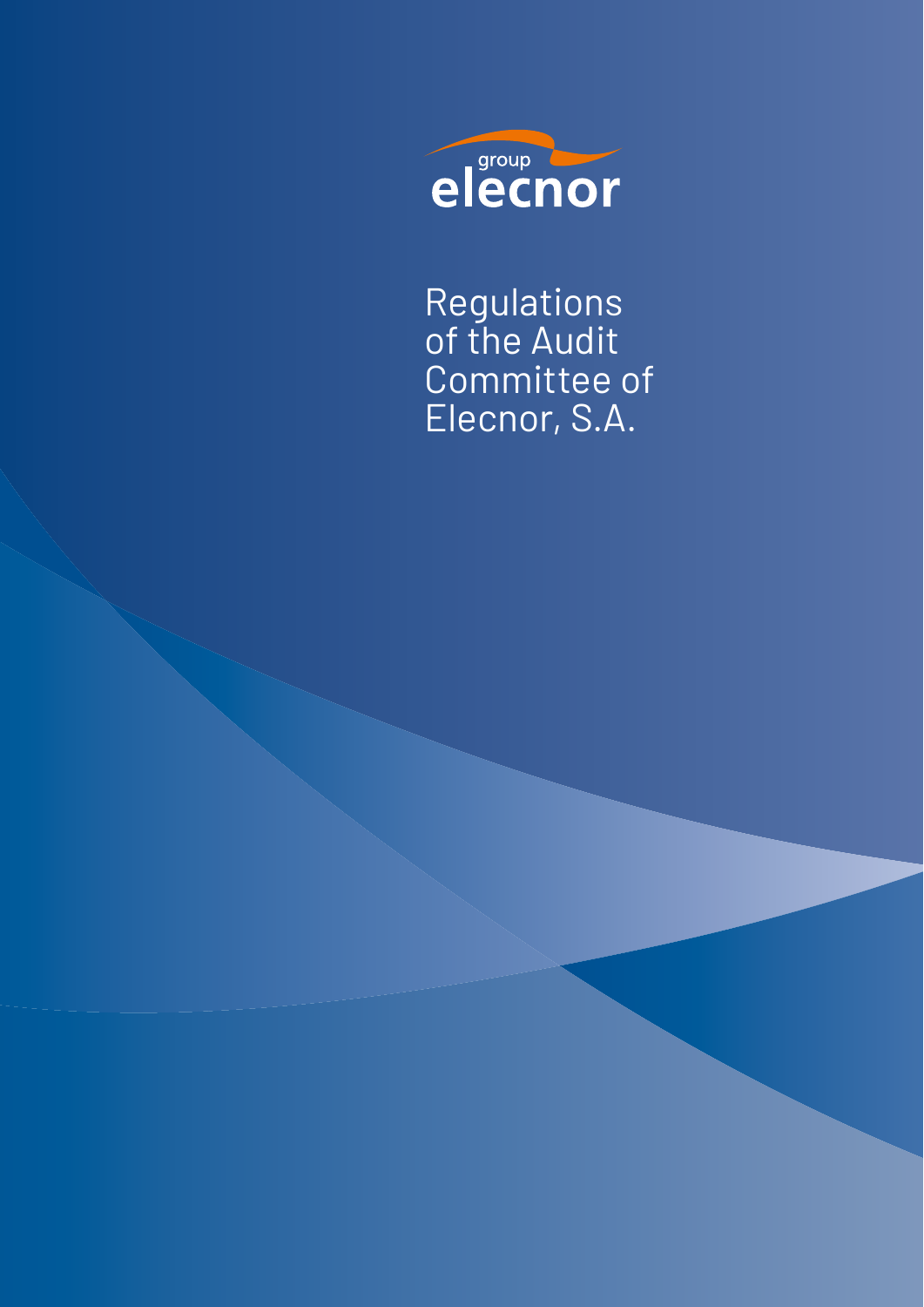

# **CONTENTS**

| Article 1.  | Scope and Purpose                                                                                      | 3 |
|-------------|--------------------------------------------------------------------------------------------------------|---|
| Article 2.  | Interpretation, amendment, and dissemination                                                           | 3 |
| Article 3.  | Composition of the Audit Committee                                                                     | 3 |
| Article 4.  | Officers of the Committee                                                                              | 4 |
| Article 5.  | Duties of the Audit Committee                                                                          | 4 |
| Article 6.  | Convening meetings                                                                                     | 7 |
| Article 7.  | Meetings                                                                                               | 7 |
| Article 8.  | Quorums and adoption of resolutions                                                                    | 8 |
| Article 9.  | Committee minutes                                                                                      | 8 |
| Article 10. | Access to information and advice                                                                       | 8 |
| Article 11. | Means and resources                                                                                    | 9 |
| Article 12. | Relations between the Audit Committee and the Board,<br>the external auditor, and the internal auditor | 9 |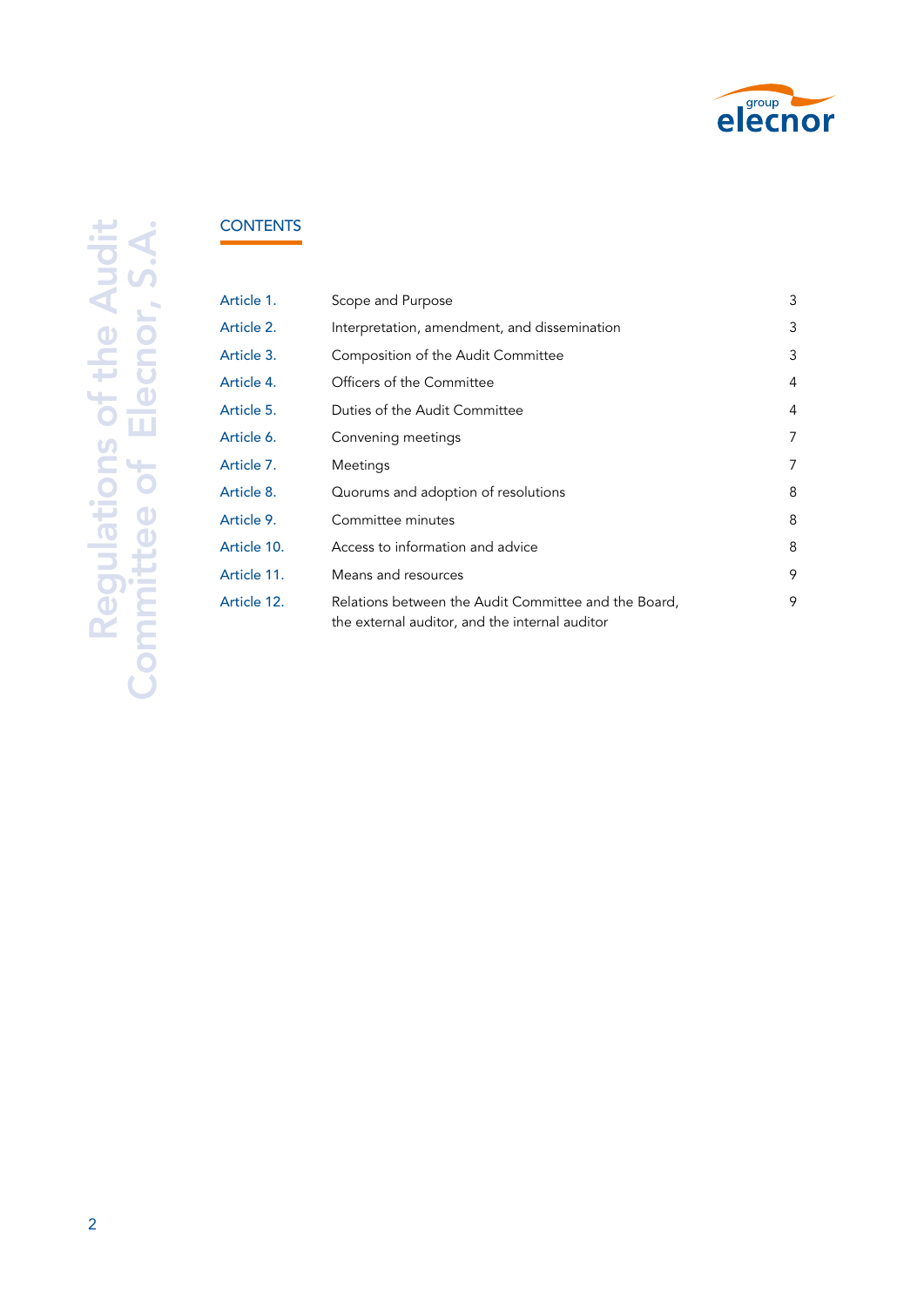

### Article 1. Scope and Purpose

1. The Audit Committee of the Board of Directors of ELECNOR, S.A. (the "Company") is established in accordance with the Spanish Corporate Enterprises Act *[Ley de Sociedades de Capital],* Article 15bis of the Company's Articles of Association, and Article 13 of the Regulations of the Company's Board of Directors.

Section 42 of the Spanish Commercial Code *[Código de Comercio]* applies as regards the definition of "Group" for purposes of these Regulations.

- 2. These Regulations of the Audit Committee have been approved by the Company's Board of Directors. The rules regulate organisation and operation of the Audit Committee and make suitable provision for it to be able to perform its duties properly in compliance with the Articles of Association and the Regulations of the Board of Directors pursuant to the principles and recommendations for good corporate governance issued by the Spanish National Securities Market Commission *[Comisión Nacional del Mercado de Valores]* and other competent authorities having in mind the particularities of the Company and of its Group.
- 3. The decisions adopted by the Committee itself will apply for all matters not expressly envisaged here. Secondarily, the Articles of Association and Regulations of the Board of Directors will also apply insofar as they are consistent with the Committee's nature and duties.

#### Article 2. Interpretation, amendment, and dissemination

- 1. The Audit Committee will take the applicable laws and regulations and the principles and recommendations for good governance issued by supervisory authorities, particularly the National Securities Market Commission, into account when implementing and interpreting these Regulations.
- 2. The Regulations will be reviewed by the Board of Directors periodically having in mind any suggestions submitted by the Audit Committee. They will be published on the Company's website for shareholders and the general public.

#### Article 3. Composición de la Comisión de Auditoría

1. The Board of Directors will establish an Audit Committee, to be composed of no fewer than three and no more than five non-executive Directors appointed by the Board of Directors. A majority of Committee members will be independent Directors, and one member will be appointed on the basis of his or her knowledge and experience in accounting matters, auditing matters, or both.

The Board of Directors will endeavour to ensure that the Audit Committee members as a whole, in particular its Chair, are knowledgeable and experienced in accounting and auditing matters, in the management and control of financial and non-financial risks, and in any other areas relevant to the performance of the Audit Committee's work.

- 2. Without prejudice to endeavouring to meet gender diversity and other diversity criteria, the Committee members overall are to possess the technical knowledge relevant to the Company's area of business.
- 3. Except as stipulated in the following Article, Committee member appointments will be for the same terms to which those individuals have been appointed as Company Directors. A Director will cease to be a member of the Audit Committee on ceasing to be a Company Director.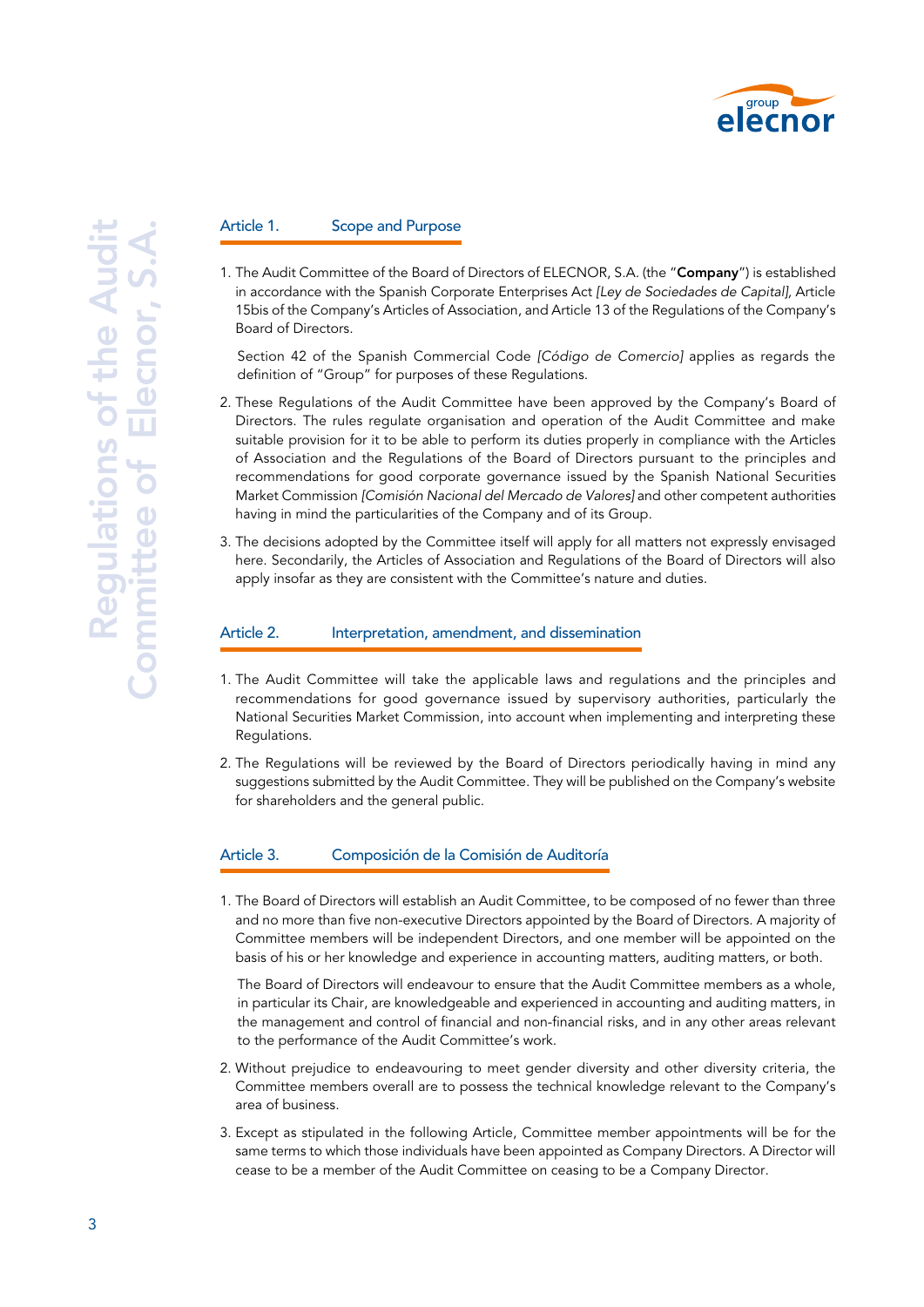

#### Article 4. Officers of the Committee

- 1. The Audit Committee will appoint one of its independent Director members to be its Chair for a term of four years. The Chair may be re-appointed to another four-year term as Chair one year after his or her term has ended or he or she has ceased to serve as Chair, without prejudice to continuing or being re-appointed as a member of the Audit Committee.
- 2. The Audit Committee will also appoint a Secretary, who may be the Secretary of the Board of Directors, on condition that he or she is not an executive Director.

The Secretary of the Audit Committee will assist the Committee Chair in planning Committee meetings and gathering and circulating the requisite information sufficiently in advance and will also draw up the minutes of meetings.

## Article 5. Duties of the Audit Committee

- 1. Notwithstanding any other tasks that may be assigned to it by the Board of Directors, the Audit Committee will have the following duties:
	- (i) In respect of supervising financial and non-financial information:
		- a) In the person of its Chair, to inform the General Shareholders Meeting regarding any matters falling within its purview raised by shareholders. More particularly, to report on audit results and explain the role the Committee has played during the auditing process and how audits have helped enhance the integrity of financial information.
		- b) To oversee and assess the process of drawing up and submitting the requisite financial and non-financial information on the Company and on its Group, as the case may be; to monitor compliance with legal and regulatory requirements; to ensure that the scope of consolidation has been suitably defined and accounting principles are properly followed; and especially to determine, consider, and supervise the effectiveness of the internal control of financial reporting (ICFR) system and make suggestions or recommendations for safeguarding financial integrity to the Board of Directors.
		- c) To report in advance to the Board of Directors concerning the financial information, management report, and, where appropriate, any requisite non-financial information that the Company is to make public periodically.
		- d) To ensure that the annual financial statement the Board of Directors submits to the General Meeting has been drawn up in accordance with accounting standards. Where the external auditor has included an observation in its audit report, the Audit Committee Chair will clearly explain the Committee's views on its significance and scope to the General Meeting and will make a summarised version of its views available to the shareholders when the notice of meeting is issued, together with the rest of the proposals and reports of the Board.
	- (ii) In respect of supervising internal control of financial reporting:
		- a) To supervise the effectiveness of the internal controls of the Company and its internal audit function in charge of ensuring proper operation of the internal control and reporting system and to discuss with the external auditors any material weaknesses found during the audit and draw conclusions as to the degree of reliability and confidence of the system, all without surrendering its independence. To these ends it may make any appropriate suggestions or recommendations to the Board of Directors and perform the relevant follow-up.
		- b) To supervise the internal audit unit overseeing proper functioning of the internal control and reporting systems, functionally subsidiary to the Committee Chair, in particular: (i) to assure the independence of the unit that performs the internal audit function; (ii) to propose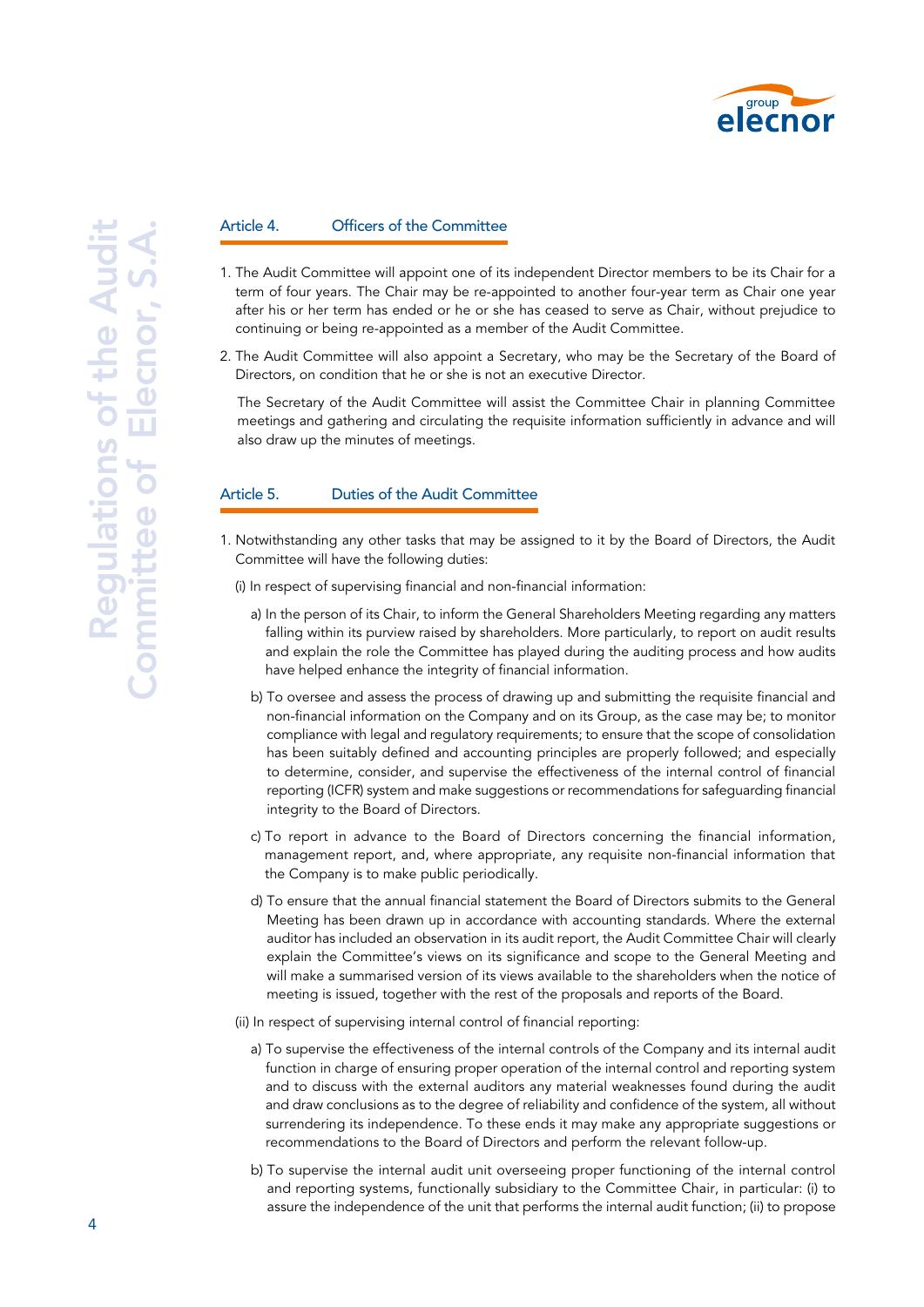

the selection, appointment, and removal of the Chief Audit Executive; (iii) to propose the unit's budget; (iv) to approve the annual work plan and guidelines and ensure that the unit's activities focus mainly on relevant risks, including reputational risks; (v) to receive regular reports on the unit's activities; and (vi) to ensure that the members of the management team heed the conclusions and recommendations of its reports.

The Chief Audit Executive will report directly to the Audit Committee on performance of the unit's annual work plan, on any incidents and constraints that arise in the course of its work, and on the results and follow-up of its recommendations; the CAE will submit a report on the unit's activities at the end of each year.

- c) To set up and supervise a mechanism for employees and others who are connected with the Company, e.g., Directors, shareholders, vendors, contractors, or subcontractors, to report any potentially significant financial, accounting, or any other sort of irregularities affecting the Company which they may observe in the Company or its Group. The mechanism should ensure confidentiality, or at least make provision for anonymous reporting, while at the same time respecting the rights of the reporting and the reported persons. It should also provide for periodic reporting on operation of the mechanism and means for suggesting possible ways to improve the mechanism and reduce the risk of future irregularities.
- d) More generally, to ensure that existing internal control policies and systems are effectively implemented in practice.
- (iii) In respect of supervising risk management and control:
	- a) To supervise and assess the effectiveness of management and control systems for both financial and non-financial risks affecting the Company and the Group (including operational, technical, legal, social, environmental, political, and reputational or corruption-related risks) and to reassess at least yearly the list of the main risks and propose any changes to the Board.
	- b) To supervise the risk management and control unit.
- (iv) In respect of the external auditor:
	- a) To submit proposals for selecting, appointing, re-appointing, and replacing the external auditor to the Board of Directors for referral to the General Shareholders Meeting and to take charge of the selection process in conformity with the applicable laws and regulations and of the conditions of engagement, and for that purpose it will:
		- 1º. specify the procedure for selecting the external auditor; and
		- 2º. draw up a reasoned proposal.
	- b) To obtain from the external auditor, on a regular basis, information on the audit plan, on performance of that plan, and on any other questions connected with the auditing process, especially discrepancies that may arise between the external auditor and Company management.
	- c) To establish suitable relations with the external auditor regarding submission of information on questions that could jeopardise its independence for review by the Committee together with any other questions relating to the auditing process and any other communications prescribed by the auditing legislation and other auditing regulations and standards and, when appropriate, to authorise services not prohibited by the applicable laws and regulations concerning independence.

To obtain a declaration from the external auditor stating its independence from the Company and from the entities directly or indirectly related to it along with itemised, detailed information on additional services of any kind that it may provide and the corresponding fees paid by those entities to the external auditor or to persons or entities related to it, in accordance with the statutory framework regulating auditing practice.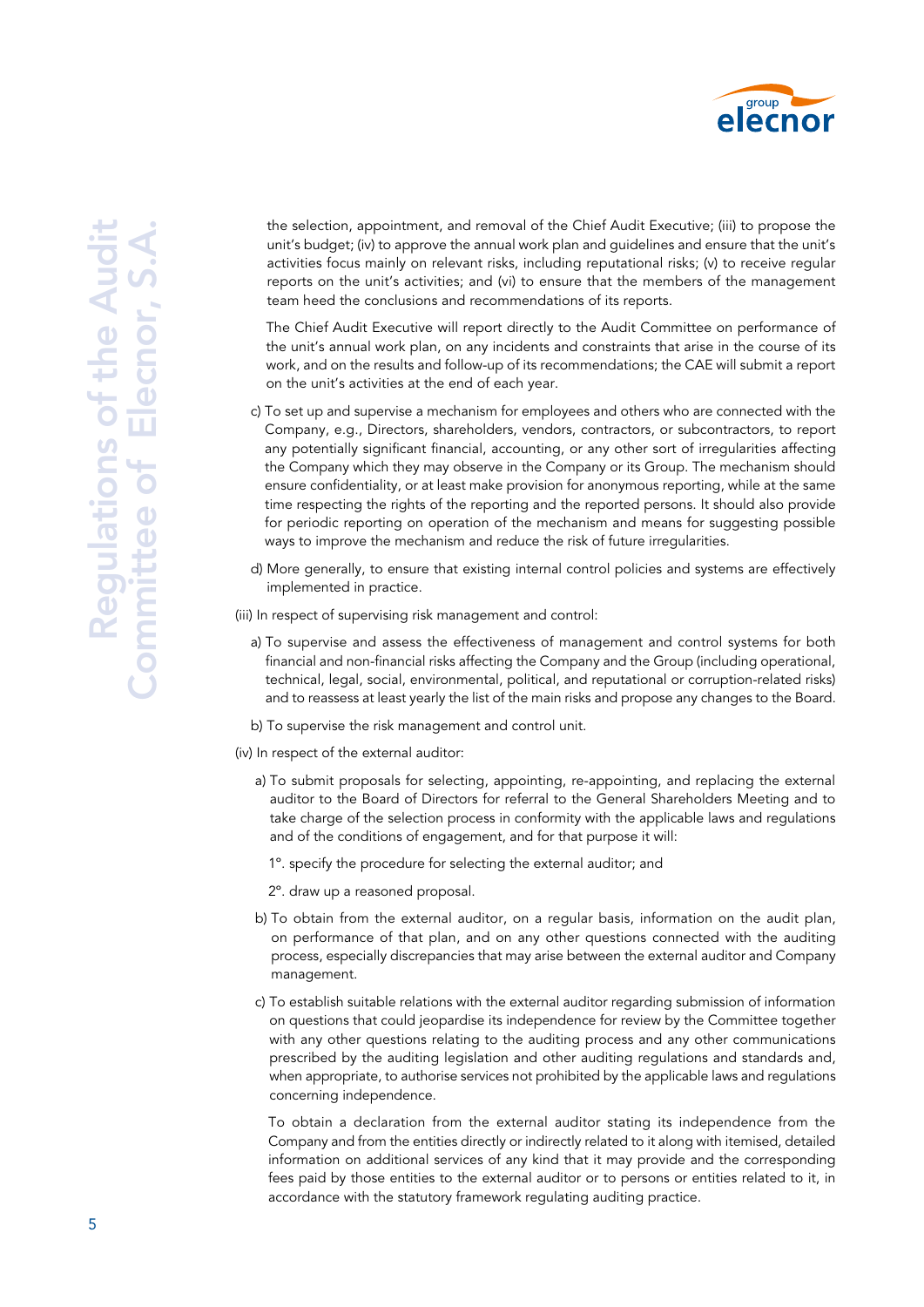

- d) To issue an annual report in advance of the external auditor's report setting out its opinion as to whether the auditor's independence has been compromised. This report will necessarily include a reasoned assessment of each of the additional services apart from auditing referred to in the preceding item, both individually and in aggregate, from the perspective of independence and the statutory framework regulating auditing practice.
- e) To defend the external auditor's independence in the performance of its duties, in particular:
	- (i) should the auditor resign, to examine the circumstances surrounding and the reasons for resignation;
	- (ii) to supervise announcement by the Company of a change in auditor through the National Securities Market Commission and to submit a statement regarding the existence of any disagreements with the outgoing auditor and what they might be;
	- (iii) to ensure that the external auditor's remuneration for its work does not compromise the quality of the work or the auditor's independence;
	- (iv) to set guidelines capping the fees the auditor may be paid each year for services other than auditing; and
	- (v) to ensure that the Company and the external auditor obey the law in force concerning providing services other than auditing services and limits on economic dependence by auditors and all other laws and regulations connected with auditor independence generally.
- f) To ensure that the external auditor meets yearly with the full Board of Directors to report on the work done and the status of the Company's accounting situation and risks.
- g) To draw up a final assessment of the auditor's performance and its contribution to audit quality and financial information integrity.
- (v) In respect of supervising compliance with the Company's corporate governance rules and internal rules of conduct:
	- a) To supervise compliance with the Company's corporate governance rules and policies and internal rules of conduct and ensure that corporate culture is aligned with the Company's purpose and values.
	- b) To supervise implementation of the general corporate, non-financial, financial, and economic communications policy and communications with shareholders and investors, proxy advisers, and other stakeholders. Also, to monitor the Company's relations and communications with small and medium-sized shareholders.

#### (vi) Other duties:

a) To report on Related-Party Transactions that need approval by the General Meeting or Board of Directors and oversee the Company's internal procedure for transactions for which the Board of Directors has delegated approval pursuant to the applicable rules.

In drawing up its report the Committee will examine whether the transaction is fair and reasonable from the perspective of the Company and shareholders that do not belong to the related party, as the case may be, and will set out the basis for its opinion and the methods that have been used. Members of the Audit Committee involved in the Related-Party Transaction may not take part in drawing up the report.

- b) To report in advance to the Board of Directors on all matters prescribed by law, the Articles of Association, or the Regulations of the Board of Directors, and specifically:
	- (i) the creation or purchase of shares in special purpose vehicles or entities based in countries or territories classified as tax havens and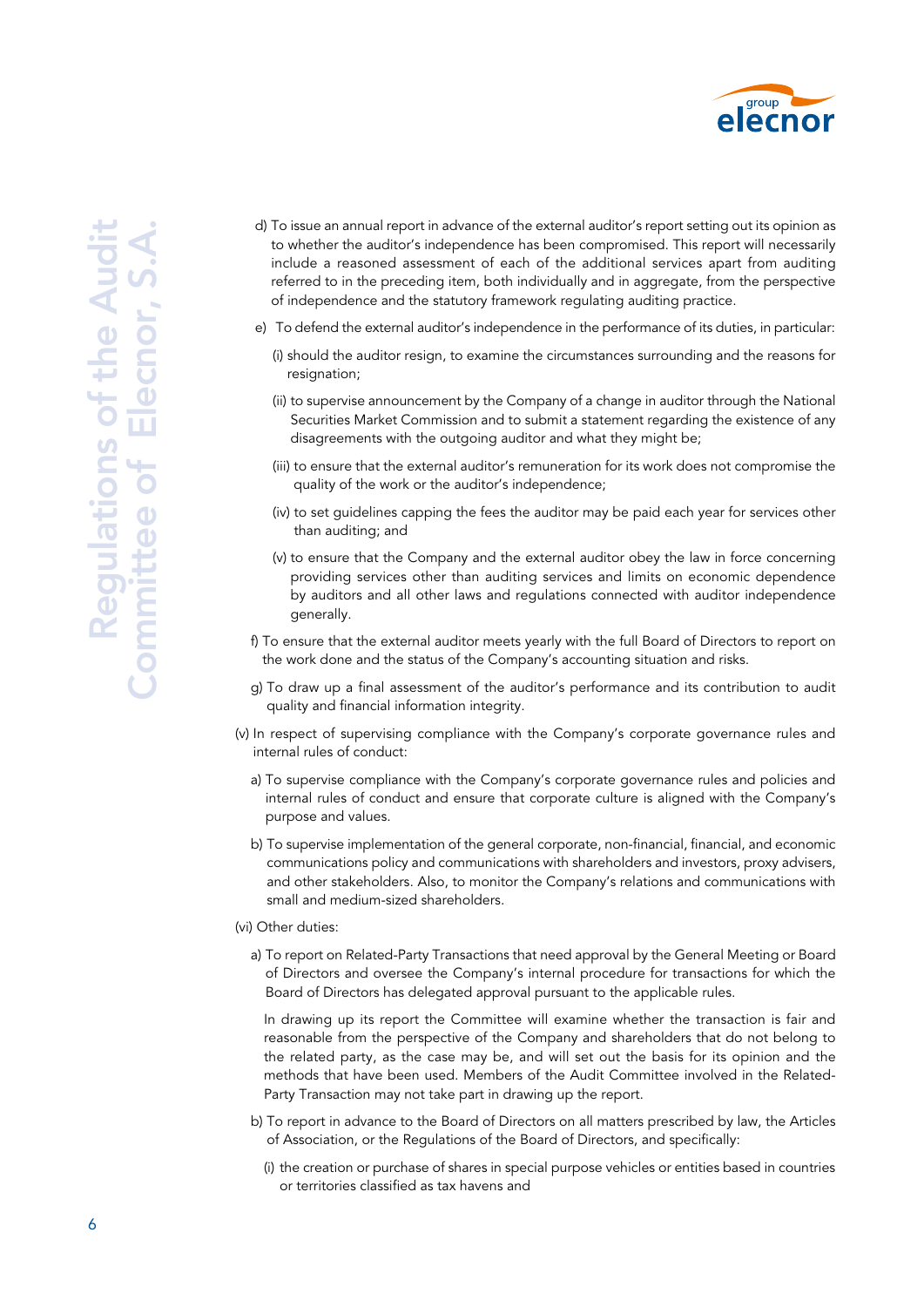

- (ii) the financial terms and accounting implications and where appropriate the proposed swap terms of transactions that entail corporate and structural modifications planned by the Company.
- 2. Each year the Audit Committee will draw up a report on its work and performance during the year as a basis for review by the Board of Directors. The report will contain information on, for instance, the make-up of the Committee, the number of meetings held during the year, the main work carried on during the year, work carried out in association with outside experts, and the main incidents that took place, if any. The report will be placed at the disposal of the shareholders on the Company's website sufficiently in advance of the Ordinary General Meeting.
- 3. When performing its duties the Audit Committee will bear in mind the good governance recommendations and standards issued by the National Securities Market Commission and other competent authorities, though these may be adapted to the specific circumstances of the Company and its Group.
- 4. Each year the Audit Committee will formulate an action plan setting out the main activities to be carried out by the Committee in the performance of its duties.

## Article 6. Convening meetings

- 1. The Audit Committee will meet at least four times a year to review the financial information to be reported regularly to the supervisory authorities. Committee meetings dealing with these subjects will be attended by the internal auditor and also by the external auditor if its report contains any observations, though the auditors will not be present during the decision-making part of the meeting when the Audit Committee adopts the corresponding decisions.
- 2. The Committee will also meet at the request of any of its members and whenever convened by the Chair, who will call a meeting whenever the Board or its Chair asks for a report or proposals, and at all events whenever it is appropriate to hold a meeting for the Committee to be able to perform its duties properly.
- 3. Audit Committee meetings will be convened by the Committee Secretary on instructions from the Chair at least five days in advance, unless there are urgent reasons for it to meet sooner or immediately. The notice of meeting will be sent by email or by any other means that furnish confirmation of receipt.

The notice of meeting will in all cases include the meeting agenda, and the requisite information will also be attached, making allowance for the fact that there may be reasons for distributing the information at the meeting itself in certain circumstances.

## Article 7. Meetings

- 1. Audit Committee meetings will be held at the Company's registered office or at any other venue previously designated by the Chair and stated in the notice of meeting.
- 2. A Committee meeting may be held at several different locations linked by systems that enable the participants attending to be recognised and identified, to be permanently interconnected, and to speak and vote, all in real time. The Directors in attendance at any of the linked locations will have the status of participants at a single session of the Committee. The session will be deemed to have met at the venue attended by the Chair or whoever is acting as Chair.

The Audit Committee Secretary will record in the minutes of meetings held in that form not only the members who have attended in person but also those who have been represented by another Committee member and those who have attended the meeting by means of whatever system is in use.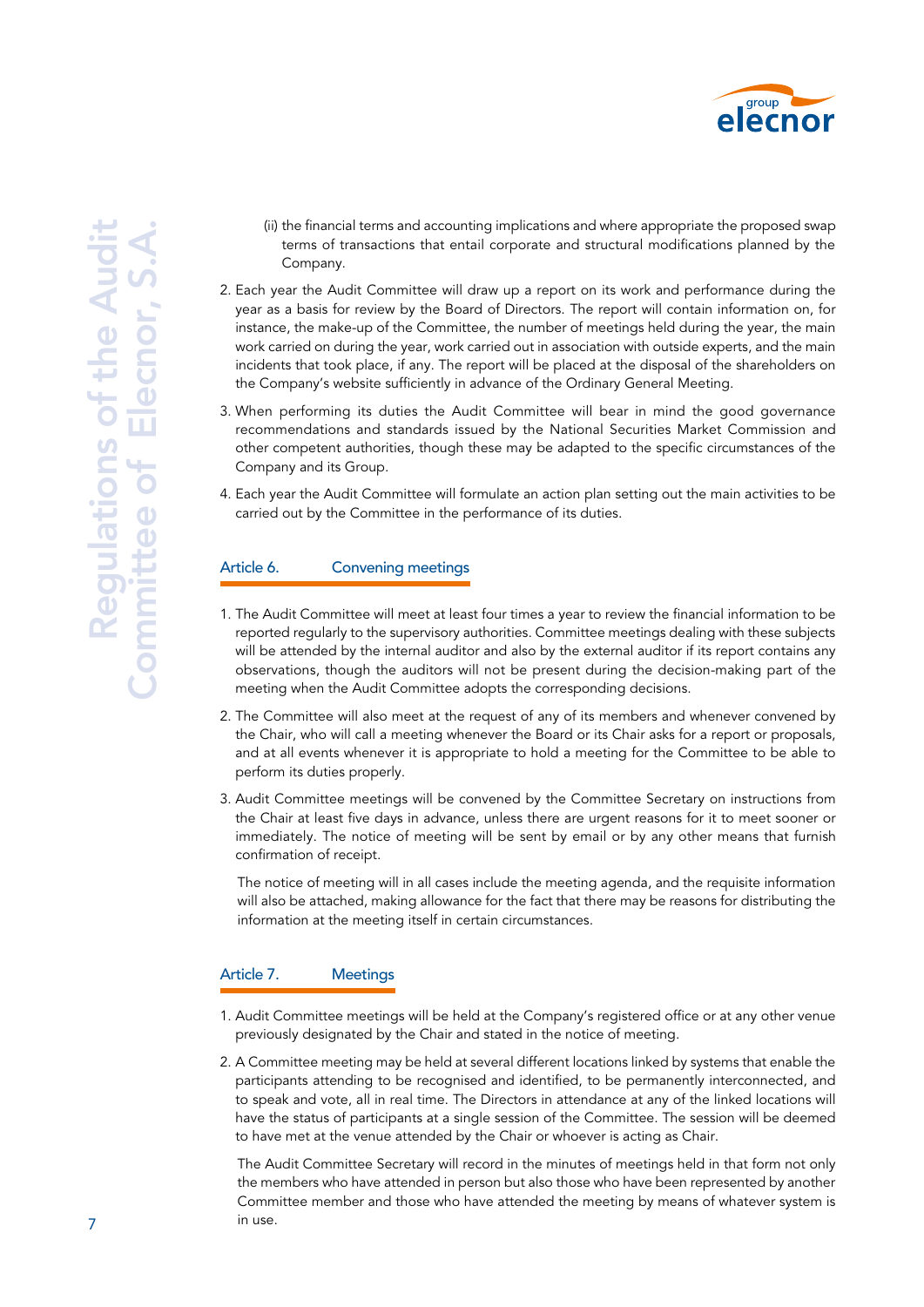

3. Committee members are to spend as much time as necessary examining and assessing the information that has been circulated before they attend Committee meetings

Meetings of the Committee will be venues for constructive discussions by its members, and free expression and a critical and supervisory mindset will be encouraged. The Committee Chair will ensure that the members may freely take part in the debates.

4. The Audit Committee may call on any Company employee or executive to attend and may even call on them to attend without any other executive being present. Persons called must attend the Audit Committee sessions, lend their cooperation, and furnish whatever information is in their possession.

The Committee may also call on other people to attend its sessions (executive Directors, experts, external auditors, etc.), though only at the invitation of the Committee Chair and only when the specific agenda items for which they have been called are being discussed. More particularly, attendance by executives and other executive or non-executive Directors at Committee meetings will only occur from time to time. The minutes of Committee meetings will record the entrance and exit of the various guests. Guests will not attend the Committee's deliberations and votes without good reason duly explained in the minutes.

## Article 8. Cuorums and adoption of resolutions

- 1. The Audit Committee will be quorate when a majority of its members are present or represented. Resolutions will be adopted by an absolute majority of the members present or represented at the meeting.
- 2. Audit Committee members may appoint another Audit Committee member to act as proxy. Proxy is to be conferred in writing separately for each meeting, and the Committee Chair is to be notified by means that allow confirmation of receipt of the notice.
- 3. Any Committee member that has a conflict of interest will not take part in the deliberations and voting on resolutions or decisions regarding which the member, or any person related to that member, has a direct or indirect conflict.

## Article 9. Committee minutes

- 1. The Audit Committee's discussions and resolutions will be recorded in a minute book, which will state the date of the session, the participants, the proposals or conclusions put forward, and the resolutions adopted at the session and will be signed by the Committee Chair and Secretary or whoever may be acting for them in those capacities, as the case may be.
- 2. The Committee minutes will be at the disposal of all the members of the Board of Directors.

## Article 10. Access to information and advice

- 1. The Audit Committee will be entitled to adequate, pertinent, and sufficient access to any and all information or documents concerning matters within the scope of the Committee's remit in the Company's possession that the Committee considers necessary for it to perform its duties.
- 2. Furthermore, the Committee may, at the Company's expense, seek the assistance or advice of outside experts whenever it considers this to be necessary or appropriate for it to better perform its duties.